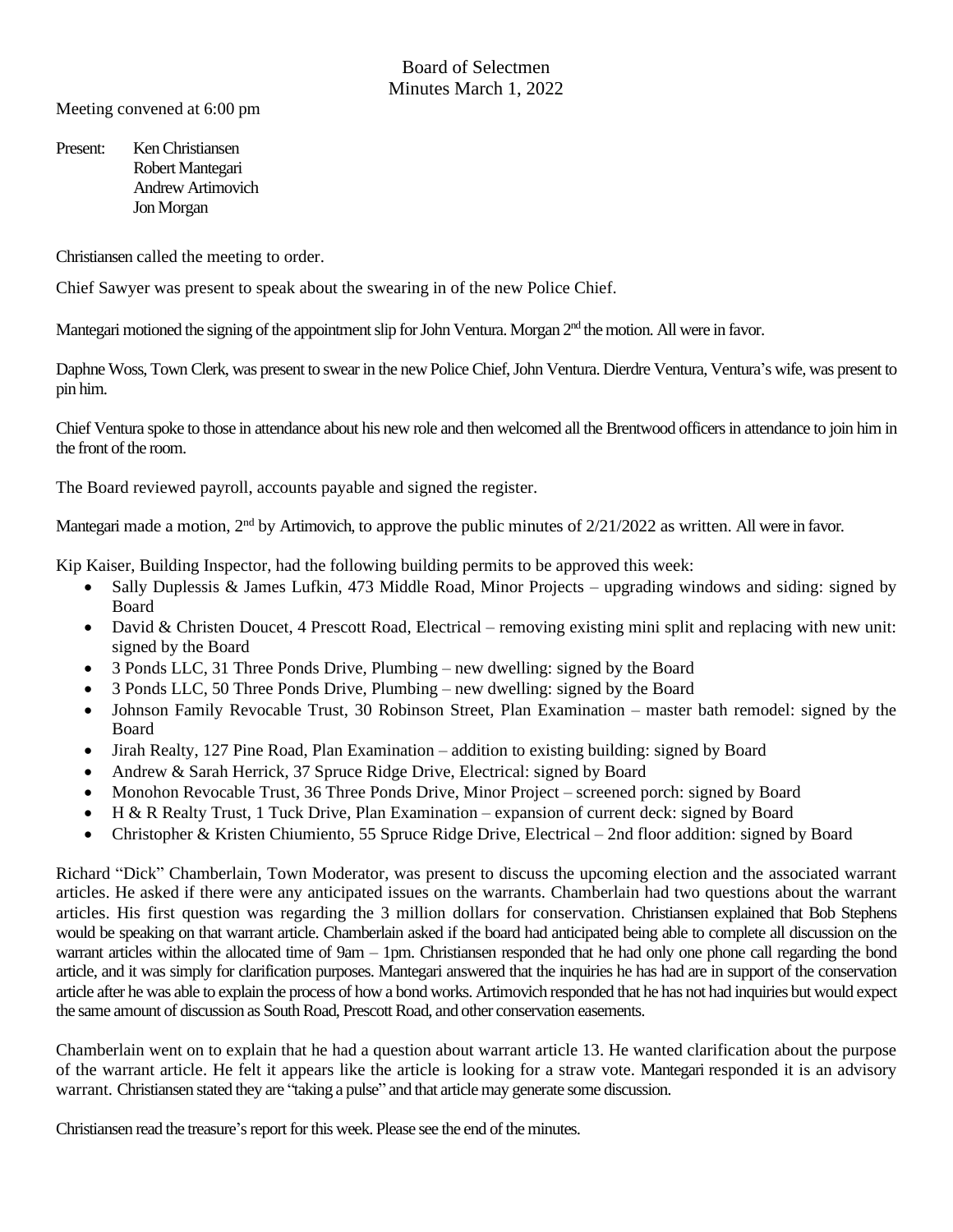## Board of Selectmen

Minutes March 1, 2022

Christiansen assigned board members to speak on the warrant articles at Town Meeting.

Carol Belliveau, Mill Road, asked if the fire chief would be present at Town Meeting.Christiansen responded that he would be.

Bill Faria, South Road, asked if this wasthe last year forthe Solar Array contract. Christiansen responded that there was one more year.

Christiansen stated the Waste Management price increase was voted down by the district. Mantegari asked what that means. Christiansen explained the town will see at least a 5% increase on July  $1<sup>st</sup>$  as stated by their contract.

Christiansen offered a reminder that all members of the board are needed at the BRC on Sunday, March  $6<sup>th</sup>$  at 1pm for election set-up.

Christiansen asked the board if there is a need for a meeting on March 8<sup>th</sup>. Artimovich asked Karen Clement if there is currently anything pending. Clement responded there is nothing yet. Christiansen stated that if there is no need for a meeting, there will not be. If anything comes up, the meeting will be held at 2pm.

Morgan asked if there has been any discussion about poll watchers. Christiansen responded that normally with general elections and primaries there are poll watchersin attendance. Morgan asked if there is a process of becoming a poll watcher for this election because he had a question from a constituent today. Mantegari instructed him to have them reach out to Daphne Woss, Town Clerk. Christiansen explained that there are rules for poll watchers – sitting in certain areas, not interacting with those coming to the polls or the staff. Chamberlain stated they would need something in writing from their party.

Morgan asked about the Newsletter. He stated the February issue did not come out, but the town was invoiced and paid that invoice. He asked for clarification about the March issue. Since the newsletter was approved through March, he wanted to know if the town received an invoice for March. Clement stated that an invoice had not been received and at last check, the February check had not been cashed.

Clement stated she had provided copies of the updated Covid policy to board members. She recapped the changes to the policy. The updates are: anyone experiencing symptoms would need to isolate while awaiting testing; accept PCR, home test or rapid test for a negative person to return back to work; if positive, the employee must isolate for 5 days and then may return to work if they are feeling better and wear a mask for days 6-10; employees who get exposed should get tested between days 3-5, but will need to wear a mask for the full 10 days; unvaccinated or not up-to-date employees will not be required to quarantine unless the exposure is in their household. Mantegari motioned to accept these changes. Artimovich  $2<sup>nd</sup>$  the motion and all were in favor.

Liz Faria, South Road, asked a question regarding the newsletter warrant article. She asked if the amount listed in warrant article is only reflective of the current editor. Christiansen responded the amount of the warrant article is correct and it is the town's intent to continue with the same editor.

Kim Leo, Lebreux Street, asked if a contract was sent to the Newsletter. Christiansen responded that a contract was sent, receipt was acknowledged, and it was planned to be reviewed by their attorney.It has not been returned at this point.

At 6:35pm, Christiansen stated the board would be going into non-meeting for consultation with counsel. A motion was made by Mantegari to go into nonmeeting. The motion was 2<sup>nd</sup> by Artimovich. All were in favor.

At 7:22pm, Mantegari made a motion to resume public meeting. The motion was 2<sup>nd</sup> by Morgan. All were in favor.

Mantegari motioned to adjourn the meeting at 7:22pm. Artimovich 2<sup>nd</sup> the motion. All were in favor.

Meeting was adjourned.

Respectfully submitted,

Tamera Peek